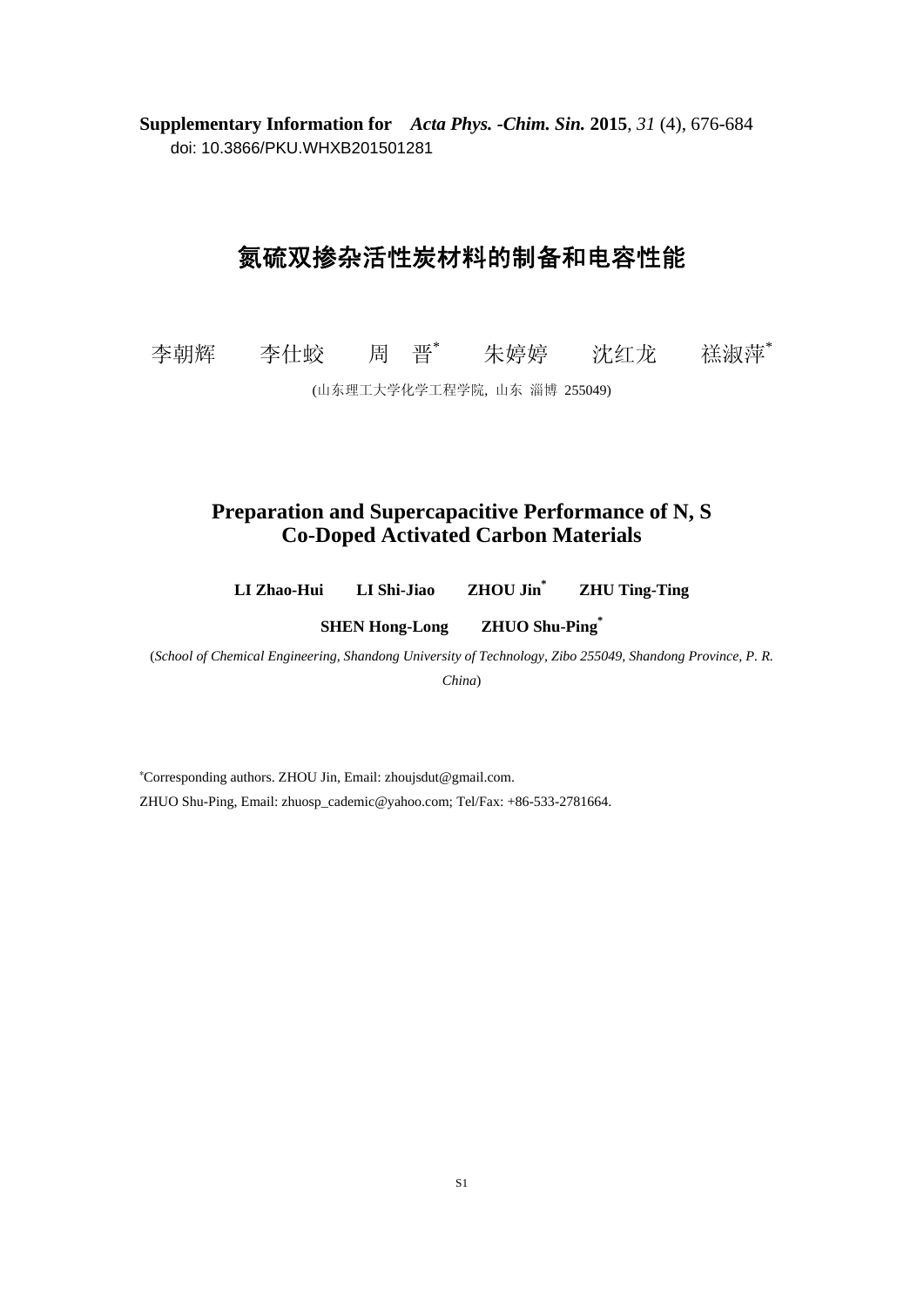

**Fig.S1 Hydrothermal carbonaceous microspheres given by 2 g sucrose and 4 mL hair solution** 



**Fig.S2 Specific capacitances of SC and HC**